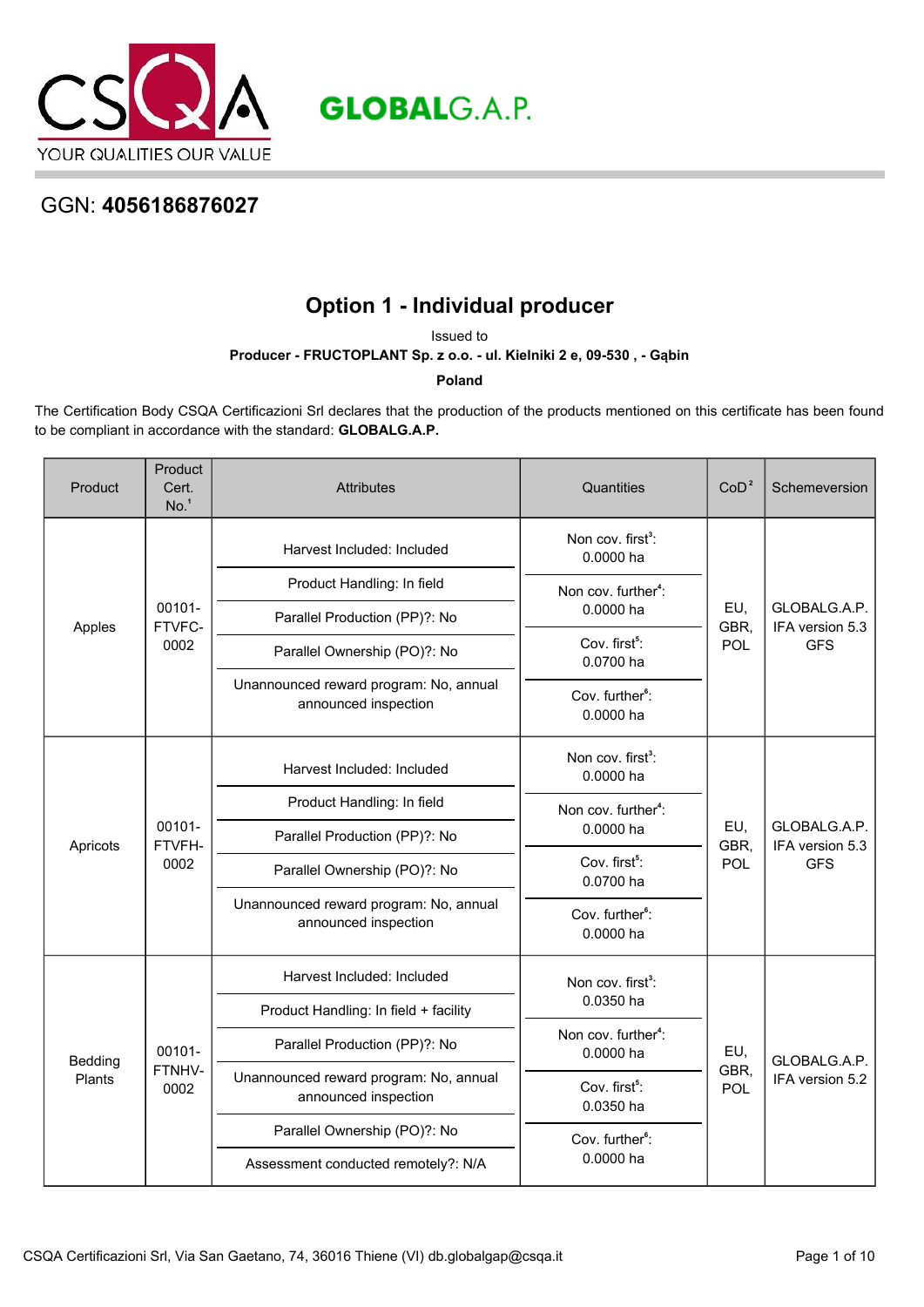| Product              | Product<br>Cert.<br>No. <sup>1</sup> | <b>Attributes</b>                                              | Quantities                                 | CoD <sup>2</sup>   | Schemeversion                                 |
|----------------------|--------------------------------------|----------------------------------------------------------------|--------------------------------------------|--------------------|-----------------------------------------------|
|                      |                                      | Harvest Included: Included                                     | Non cov. first <sup>3</sup> :<br>0.0000 ha |                    |                                               |
|                      |                                      | Product Handling: In field                                     | Non cov. further <sup>4</sup> :            |                    |                                               |
| <b>Blackberries</b>  | 00101-<br>FTVFV-                     | Parallel Production (PP)?: No                                  | 0.0000 ha                                  | EU,<br>GBR,        | GLOBALG.A.P.<br>IFA version 5.3               |
|                      | 0002                                 | Parallel Ownership (PO)?: No                                   | Cov. first <sup>5</sup> :<br>0.0700 ha     | POL                | <b>GFS</b>                                    |
|                      |                                      | Unannounced reward program: No, annual<br>announced inspection | Cov. further <sup>6</sup> :<br>0.0000 ha   |                    |                                               |
|                      |                                      | Harvest Included: Included                                     | Non cov. first <sup>3</sup> :<br>0.0000 ha |                    |                                               |
|                      |                                      | Product Handling: In field                                     | Non cov. further <sup>4</sup> :            |                    |                                               |
| <b>Blackcurrants</b> | 00101-<br>FTVHC-                     | Parallel Production (PP)?: No                                  | 0.0000 ha                                  | EU,<br>GBR,<br>POL | GLOBALG.A.P.<br>IFA version 5.3<br><b>GFS</b> |
|                      | 0002                                 | Parallel Ownership (PO)?: No                                   | Cov. first <sup>5</sup> :<br>0.0700 ha     |                    |                                               |
|                      |                                      | Unannounced reward program: No, annual<br>announced inspection | Cov. further <sup>6</sup> :<br>0.0000 ha   |                    |                                               |
|                      |                                      | Harvest Included: Included                                     | Non cov. first <sup>3</sup> :<br>0.0000 ha |                    |                                               |
|                      |                                      | Product Handling: In field                                     | Non cov. further <sup>4</sup> :            |                    |                                               |
| <b>Blue-Berried</b>  | 00101-<br>FTVFP-<br>0002             | Parallel Production (PP)?: No                                  | 0.0000 ha                                  | EU,<br>GBR,        | GLOBALG.A.P.<br>IFA version 5.3               |
| Honeysuckle          |                                      | Parallel Ownership (PO)?: No                                   | Cov. first <sup>5</sup> :<br>0.0700 ha     | POL                | <b>GFS</b>                                    |
|                      |                                      | Unannounced reward program: No, annual<br>announced inspection | Cov. further <sup>6</sup> :<br>0.0000 ha   |                    |                                               |
|                      |                                      | Harvest Included: Included                                     | Non cov. first <sup>3</sup> :<br>0.0000 ha |                    |                                               |
|                      |                                      | Product Handling: In field                                     | Non cov. further <sup>4</sup> :            |                    |                                               |
| <b>Blueberries</b>   | 00101-<br>FTVFL-                     | Parallel Production (PP)?: No                                  | 0.0000 ha                                  | EU,<br>GBR,        | GLOBALG.A.P.<br>IFA version 5.3               |
|                      | 0002                                 | Parallel Ownership (PO)?: No                                   | Cov. first <sup>5</sup> :<br>0.0700 ha     | POL                | <b>GFS</b>                                    |
|                      |                                      | Unannounced reward program: No, annual<br>announced inspection | Cov. further <sup>6</sup> :<br>0.0000 ha   |                    |                                               |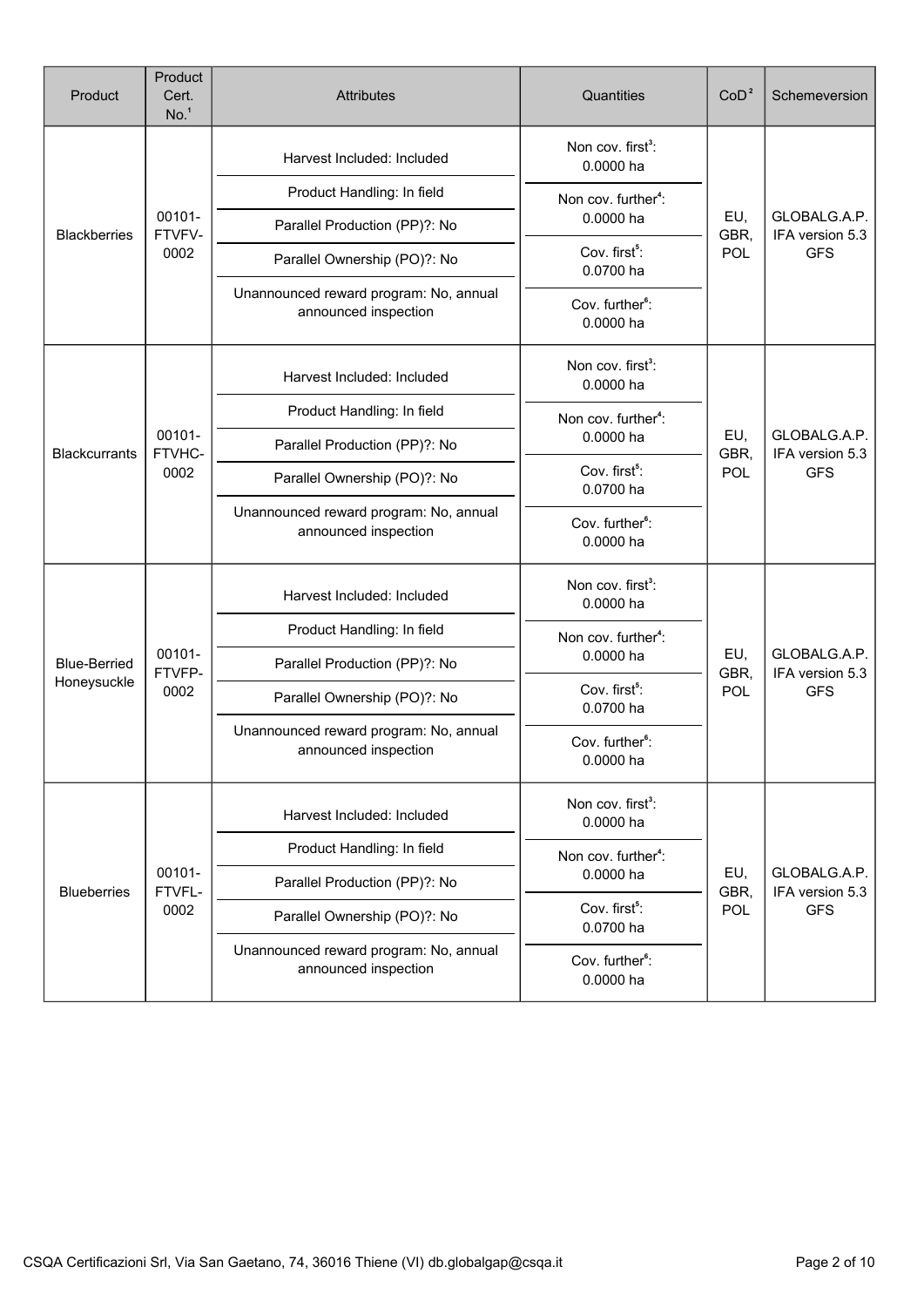| Product               | Product<br>Cert.<br>No. <sup>1</sup> | Attributes                                                     | Quantities                                 | CoD <sup>2</sup>   | Schemeversion                                 |
|-----------------------|--------------------------------------|----------------------------------------------------------------|--------------------------------------------|--------------------|-----------------------------------------------|
|                       |                                      | Harvest Included: Included                                     | Non cov. first <sup>3</sup> :<br>0.0000 ha |                    |                                               |
|                       |                                      | Product Handling: In field                                     | Non cov. further <sup>4</sup> :            |                    |                                               |
| Cherries              | 00101-<br>FTVHP-                     | Parallel Production (PP)?: No                                  | 0.0000 ha                                  | EU,<br>GBR,        | GLOBALG.A.P.<br>IFA version 5.3               |
|                       | 0002                                 | Parallel Ownership (PO)?: No                                   | Cov. first <sup>5</sup> :<br>0.0700 ha     | POL                | <b>GFS</b>                                    |
|                       |                                      | Unannounced reward program: No, annual<br>announced inspection | Cov. further <sup>6</sup> :<br>0.0000 ha   |                    |                                               |
|                       |                                      | Harvest Included: Included                                     | Non cov. first <sup>3</sup> :<br>0.0000 ha |                    |                                               |
|                       |                                      | Product Handling: In field                                     | Non cov. further <sup>4</sup> :            |                    | GLOBALG.A.P.<br>IFA version 5.3<br><b>GFS</b> |
| Chestnuts             | 00101-<br>FTVHV-                     | Parallel Production (PP)?: No                                  | 0.0000 ha                                  | EU,<br>GBR,<br>POL |                                               |
|                       | 0002                                 | Parallel Ownership (PO)?: No                                   | Cov. first <sup>5</sup> :<br>0.0700 ha     |                    |                                               |
|                       |                                      | Unannounced reward program: No, annual<br>announced inspection | Cov. further <sup>6</sup> :<br>0.0000 ha   |                    |                                               |
|                       |                                      | Harvest Included: Included                                     | Non cov. first <sup>3</sup> :<br>0.0000 ha | EU,<br>GBR,        | GLOBALG.A.P.<br>IFA version 5.3               |
|                       |                                      | Product Handling: In field                                     | Non cov. further <sup>4</sup> :            |                    |                                               |
| Chokeberries          | 00101-<br>FTVKC-                     | Parallel Production (PP)?: No                                  | 0.0000 ha                                  |                    |                                               |
|                       | 0002                                 | Parallel Ownership (PO)?: No                                   | Cov. first <sup>5</sup> :<br>0.0700 ha     | POL                | <b>GFS</b>                                    |
|                       |                                      | Unannounced reward program: No, annual<br>announced inspection | Cov. further <sup>6</sup> :<br>0.0000 ha   |                    |                                               |
|                       |                                      | Harvest Included: Included                                     | Non cov. first <sup>3</sup> :<br>0.0000 ha |                    |                                               |
|                       |                                      | Product Handling: In field                                     | Non cov. further <sup>4</sup> :            |                    |                                               |
| Cornelian<br>Cherries | 00101-<br>FTVHL-                     | Parallel Production (PP)?: No                                  | EU,<br>0.0000 ha                           | GBR,               | GLOBALG.A.P.<br>IFA version 5.3               |
|                       | 0002                                 | Parallel Ownership (PO)?: No                                   | Cov. first <sup>5</sup> :<br>0.0700 ha     | POL                | <b>GFS</b>                                    |
|                       |                                      | Unannounced reward program: No, annual<br>announced inspection | Cov. further <sup>6</sup> :<br>0.0000 ha   |                    |                                               |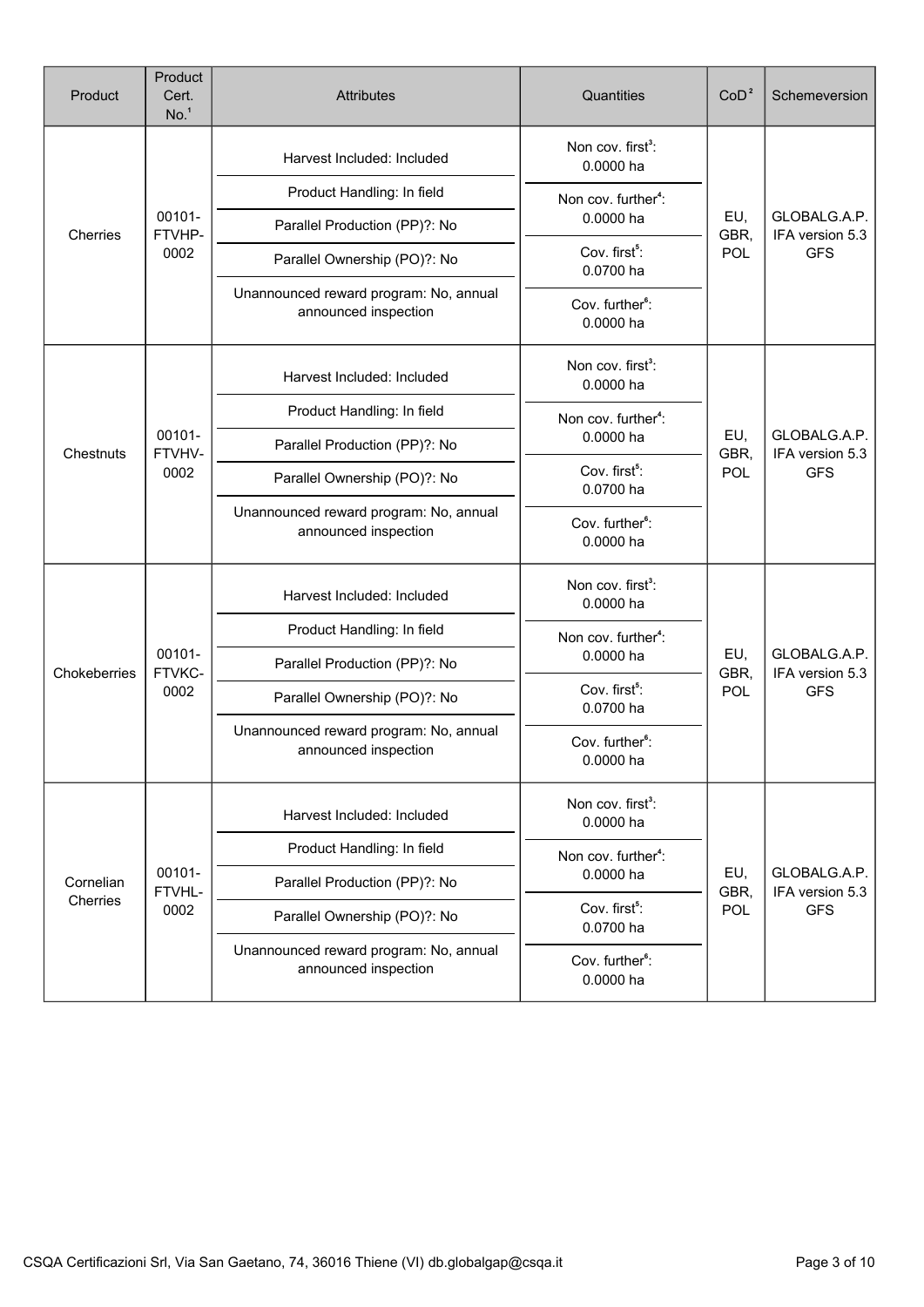| Product                      | Product<br>Cert.<br>No. <sup>1</sup> | <b>Attributes</b>                                              | Quantities                                   | CoD <sup>2</sup>                           | Schemeversion                                 |  |
|------------------------------|--------------------------------------|----------------------------------------------------------------|----------------------------------------------|--------------------------------------------|-----------------------------------------------|--|
|                              |                                      | Harvest Included: Included                                     | Non cov. first <sup>3</sup> :<br>0.0000 ha   |                                            |                                               |  |
|                              |                                      | Product Handling: In field                                     | Non cov. further <sup>4</sup> :              |                                            |                                               |  |
| Cranberries                  | 00101-<br>FVHTL-                     | Parallel Production (PP)?: No                                  | 0.0000 ha                                    | EU,<br>GBR,                                | GLOBALG.A.P.<br>IFA version 5.3               |  |
|                              | 0002                                 | Parallel Ownership (PO)?: No                                   | Cov. first <sup>5</sup> :<br>0.0700 ha       | POL                                        | <b>GFS</b>                                    |  |
|                              |                                      | Unannounced reward program: No, annual<br>announced inspection | Cov. further <sup>6</sup> :<br>0.0000 ha     |                                            |                                               |  |
|                              |                                      | Harvest Included: Included                                     | Non cov. first <sup>3</sup> :                |                                            | GLOBALG.A.P.<br>IFA version 5.2               |  |
|                              |                                      | Product Handling: In field + facility                          | 0.0350 ha                                    |                                            |                                               |  |
| <b>Garden Plants</b>         | 00101-                               | Parallel Production (PP)?: No                                  | Non cov. further <sup>4</sup> :<br>0.0000 ha | EU,                                        |                                               |  |
| in Pots (Mixed<br>Varieties) | FTNKP-<br>0002                       | Unannounced reward program: No, annual<br>announced inspection | Cov. first <sup>5</sup> :<br>0.0350 ha       | GBR,<br>POL                                |                                               |  |
|                              |                                      | Parallel Ownership (PO)?: No<br>Cov. further <sup>6</sup> :    |                                              |                                            |                                               |  |
|                              |                                      | Assessment conducted remotely?: N/A                            | 0.0000 ha                                    |                                            |                                               |  |
|                              |                                      |                                                                | Harvest Included: Included                   | Non cov. first <sup>3</sup> :<br>0.0000 ha |                                               |  |
|                              |                                      | Product Handling: In field                                     | Non cov. further <sup>4</sup> :              |                                            | GLOBALG.A.P.<br>IFA version 5.3<br><b>GFS</b> |  |
| Gojiberries /<br>Wolfberries | 00101-<br>FVCVH-                     | Parallel Production (PP)?: No                                  | 0.0000 ha                                    | EU,<br>GBR,<br>POL                         |                                               |  |
|                              | 0002                                 | Parallel Ownership (PO)?: No                                   | Cov. first <sup>5</sup> :<br>0.0700 ha       |                                            |                                               |  |
|                              |                                      | Unannounced reward program: No, annual<br>announced inspection | Cov. further <sup>6</sup> :<br>0.0000 ha     |                                            |                                               |  |
|                              |                                      | Harvest Included: Included                                     | Non cov. first <sup>3</sup> :<br>0.0000 ha   |                                            |                                               |  |
|                              |                                      | Product Handling: In field                                     | Non cov. further <sup>4</sup> :              |                                            |                                               |  |
| Gooseberries                 | 00101-<br>FVCVP-                     | Parallel Production (PP)?: No                                  | 0.0000 ha                                    | EU,<br>GBR,                                | GLOBALG.A.P.<br>IFA version 5.3               |  |
|                              | 0002                                 | Parallel Ownership (PO)?: No                                   | Cov. first <sup>5</sup> :<br>0.0700 ha       | <b>POL</b>                                 | <b>GFS</b>                                    |  |
|                              |                                      | Unannounced reward program: No, annual<br>announced inspection | Cov. further <sup>6</sup> :<br>0.0000 ha     |                                            |                                               |  |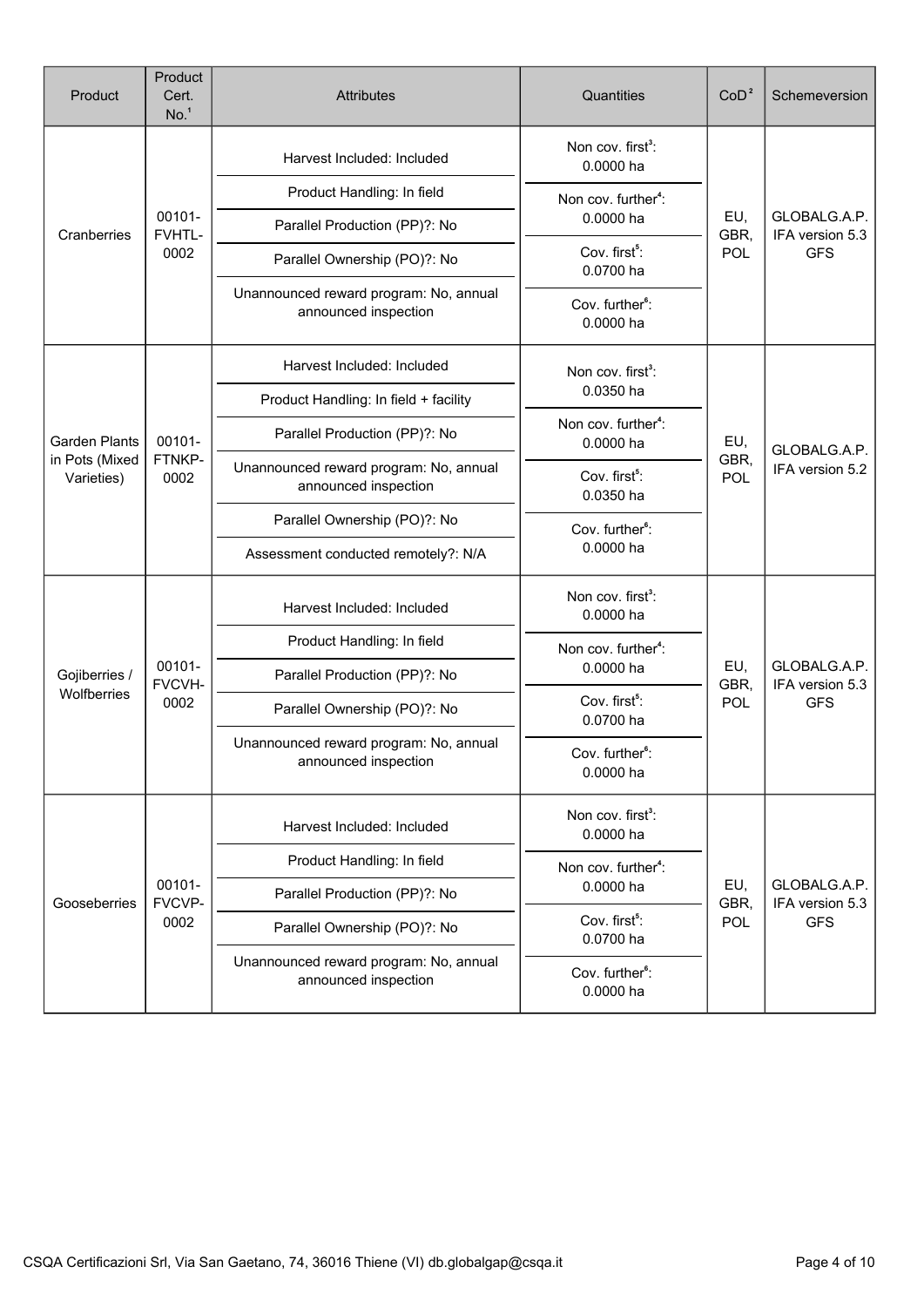| Product             | Product<br>Cert.<br>No. <sup>1</sup> | <b>Attributes</b>                                              | Quantities                                   | CoD <sup>2</sup>          | Schemeversion                   |
|---------------------|--------------------------------------|----------------------------------------------------------------|----------------------------------------------|---------------------------|---------------------------------|
|                     |                                      | Harvest Included: Included                                     | Non cov. first <sup>3</sup> :                |                           | GLOBALG.A.P.                    |
| Hardy Plants -      |                                      | Product Handling: In field                                     | 0.3000 ha                                    |                           |                                 |
|                     | 00101-                               | Parallel Production (PP)?: No                                  | Non cov. further <sup>4</sup> :<br>0.0000 ha | EU,                       |                                 |
| Climbing<br>Plants  | FTNNC-<br>0002                       | Unannounced reward program: No, annual<br>announced inspection | Cov. first <sup>5</sup> :<br>0.0550 ha       | GBR,<br>POL               | IFA version 5.2                 |
|                     |                                      | Parallel Ownership (PO)?: No                                   | Cov. further <sup>6</sup> :                  |                           |                                 |
|                     |                                      | Assessment conducted remotely?: N/A                            | 0.0000 ha                                    |                           |                                 |
|                     |                                      | Harvest Included: Included                                     | Non cov. first <sup>3</sup> :                |                           |                                 |
|                     |                                      | Product Handling: In field + facility                          | 0.0350 ha                                    |                           |                                 |
| Hardy Plants -      | 00101-                               | Parallel Production (PP)?: No                                  | Non cov. further <sup>4</sup> :<br>0.0000 ha | EU,                       | GLOBALG.A.P.<br>IFA version 5.2 |
| Decidious<br>Shrubs | FTNNP-<br>0002                       | Unannounced reward program: No, annual<br>announced inspection | Cov. first <sup>5</sup> :<br>0.0350 ha       | GBR,<br>POL               |                                 |
|                     |                                      | Parallel Ownership (PO)?: No<br>Cov. further <sup>6</sup> :    |                                              |                           |                                 |
|                     |                                      | Assessment conducted remotely?: N/A                            | 0.0000 ha                                    |                           |                                 |
|                     |                                      | Harvest Included: Included                                     | Non cov. first <sup>3</sup> :                |                           |                                 |
|                     |                                      | Product Handling: In field + facility                          | 0.0350 ha                                    |                           |                                 |
| Hardy Plants -      | 00101-                               | Parallel Production (PP)?: No                                  | Non cov. further <sup>4</sup> :<br>0.0000 ha | EU,<br>GBR,<br>POL        | GLOBALG.A.P.<br>IFA version 5.2 |
| <b>Hedge Plants</b> | FTPCH-<br>0002                       | Unannounced reward program: No, annual<br>announced inspection | Cov. first <sup>5</sup> :<br>0.0350 ha       |                           |                                 |
|                     |                                      | Parallel Ownership (PO)?: No                                   | Cov. further <sup>6</sup> :                  |                           |                                 |
|                     |                                      | Assessment conducted remotely?: N/A                            | 0.0000 ha                                    |                           |                                 |
|                     |                                      | Harvest Included: Included                                     | Non cov. first <sup>3</sup> :                |                           |                                 |
|                     |                                      | Product Handling: In field + facility                          | 0.0350 ha                                    | EU,<br>GBR,<br><b>POL</b> |                                 |
| Hardy Plants -      | 00101-                               | Parallel Production (PP)?: No                                  | Non cov. further <sup>4</sup> :<br>0.0000 ha |                           | GLOBALG.A.P.                    |
| Roses               | FTTFL-<br>0002                       | Unannounced reward program: No, annual<br>announced inspection | Cov. first <sup>5</sup> :<br>0.0350 ha       |                           | IFA version 5.2                 |
|                     |                                      | Parallel Ownership (PO)?: No                                   | Cov. further <sup>6</sup> :                  |                           |                                 |
|                     |                                      | Assessment conducted remotely?: N/A                            | 0.0000 ha                                    |                           |                                 |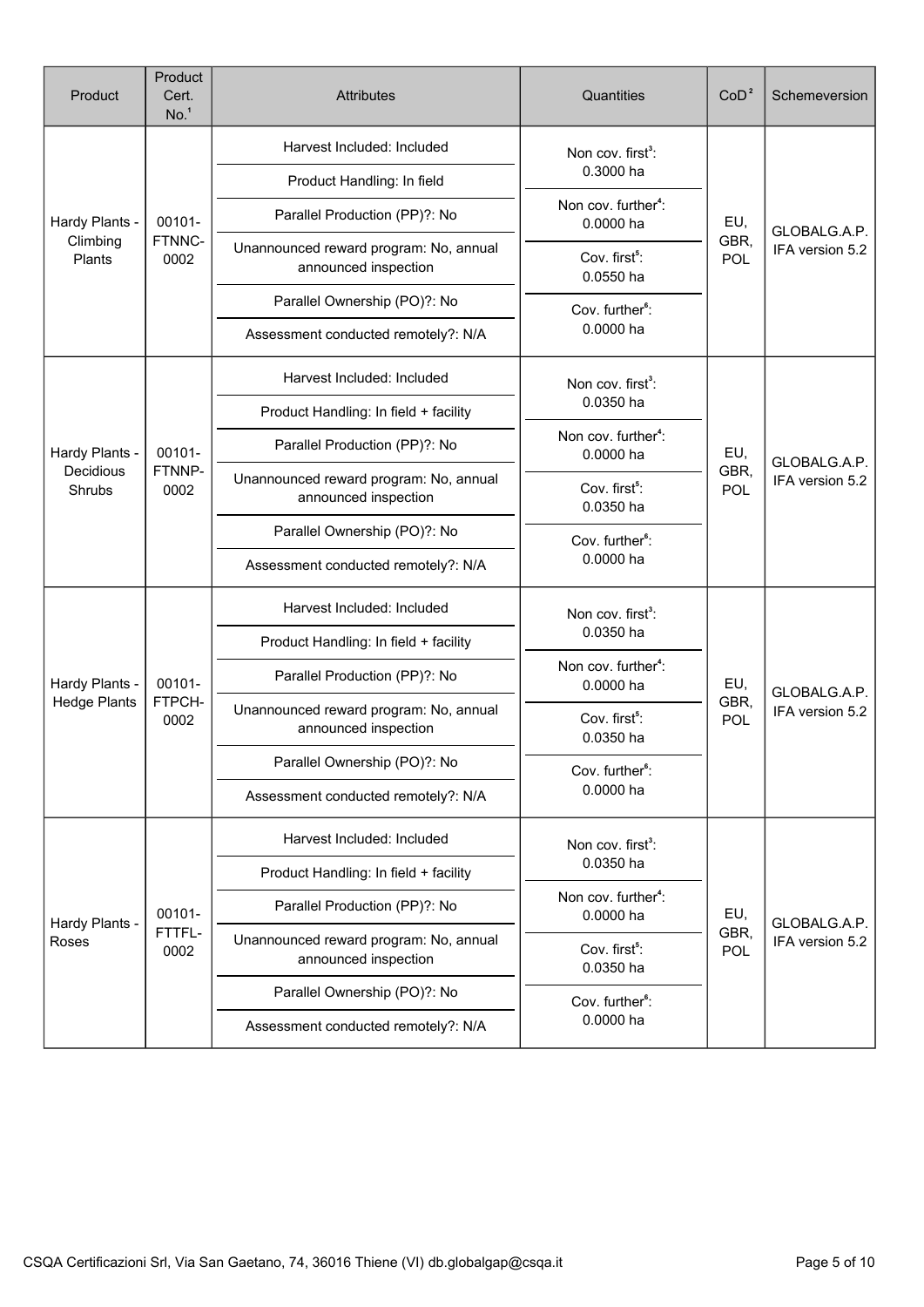| Product                      | Product<br>Cert.<br>No. <sup>1</sup> | <b>Attributes</b>                                              | Quantities                                   | CoD <sup>2</sup>   | Schemeversion                                 |
|------------------------------|--------------------------------------|----------------------------------------------------------------|----------------------------------------------|--------------------|-----------------------------------------------|
|                              |                                      | Harvest Included: Included                                     | Non cov. first <sup>3</sup> :<br>0.0000 ha   |                    |                                               |
|                              |                                      | Product Handling: In field                                     | Non cov. further <sup>4</sup> :              |                    |                                               |
| Hawthorns /                  | 00101-<br>FVCVL-                     | Parallel Production (PP)?: No                                  | 0.0000 ha                                    | EU,<br>GBR,        | GLOBALG.A.P.<br>IFA version 5.3               |
| Hawberries                   | 0002                                 | Parallel Ownership (PO)?: No                                   | Cov. first <sup>5</sup> :<br>0.0700 ha       | POL                | <b>GFS</b>                                    |
|                              |                                      | Unannounced reward program: No, annual<br>announced inspection | Cov. further <sup>6</sup> :<br>0.0000 ha     |                    |                                               |
|                              |                                      | Harvest Included: Included                                     | Non cov. first <sup>3</sup> :                |                    |                                               |
|                              |                                      | Product Handling: In field + facility                          | 0.0350 ha                                    |                    | GLOBALG.A.P.<br>IFA version 5.2               |
| <b>House Plants</b>          | 00101-                               | Parallel Production (PP)?: No                                  | Non cov. further <sup>4</sup> :<br>0.0000 ha | EU,                |                                               |
| in Pots (mixed<br>varieties) | FTTFP-<br>0002                       | Unannounced reward program: No, annual<br>announced inspection | Cov. first <sup>5</sup> :<br>0.0350 ha       | GBR,<br>POL        |                                               |
|                              |                                      | Parallel Ownership (PO)?: No                                   | Cov. further <sup>6</sup> :                  |                    |                                               |
|                              |                                      | Assessment conducted remotely?: N/A                            | 0.0000 ha                                    |                    |                                               |
|                              |                                      | Harvest Included: Included                                     | Non cov. first <sup>3</sup> :<br>0.0000 ha   |                    | GLOBALG.A.P.<br>IFA version 5.3<br><b>GFS</b> |
|                              |                                      | Product Handling: In field                                     | Non cov. further <sup>4</sup> :              |                    |                                               |
| Lingonberries                | 00101-<br>FVHTP-                     | Parallel Production (PP)?: No                                  | 0.0000 ha                                    | EU,<br>GBR,<br>POL |                                               |
|                              | 0002                                 | Parallel Ownership (PO)?: No                                   | Cov. first <sup>5</sup> :<br>0.0700 ha       |                    |                                               |
|                              |                                      | Unannounced reward program: No, annual<br>announced inspection | Cov. further <sup>6</sup> :<br>0.0000 ha     |                    |                                               |
|                              |                                      | Harvest Included: Included                                     | Non cov. first <sup>3</sup> :<br>0.0000 ha   |                    |                                               |
|                              |                                      | Product Handling: In field                                     | Non cov. further <sup>4</sup> :              |                    |                                               |
| Mulberries                   | 00101-<br>FVHTC-                     | Parallel Production (PP)?: No                                  | 0.0000 ha                                    | EU,<br>GBR,        | GLOBALG.A.P.<br>IFA version 5.3               |
|                              | 0002                                 | Parallel Ownership (PO)?: No                                   | Cov. first <sup>5</sup> :<br>0.0700 ha       | <b>POL</b>         | <b>GFS</b>                                    |
|                              |                                      | Unannounced reward program: No, annual<br>announced inspection | Cov. further <sup>6</sup> :<br>0.0000 ha     |                    |                                               |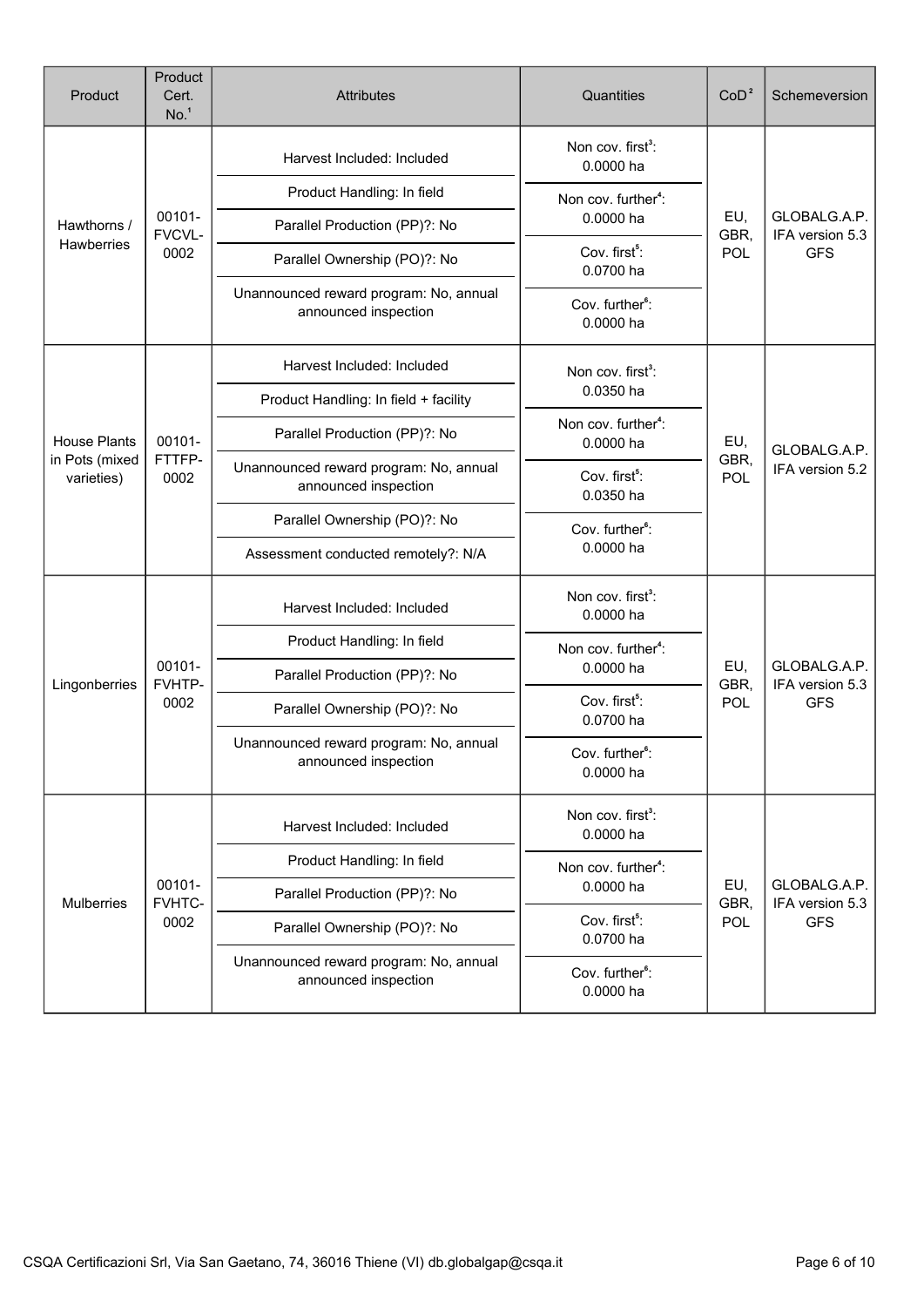| Product       | Product<br>Cert.<br>No. <sup>1</sup> | <b>Attributes</b>                                              | Quantities                                   | CoD <sup>2</sup>   | Schemeversion                                 |
|---------------|--------------------------------------|----------------------------------------------------------------|----------------------------------------------|--------------------|-----------------------------------------------|
|               |                                      | Harvest Included: Included                                     | Non cov. first <sup>3</sup> :<br>0.0000 ha   |                    |                                               |
|               |                                      | Product Handling: In field                                     | Non cov. further <sup>4</sup> :              |                    |                                               |
| Nectarines    | 00101-<br>FVKPP-                     | Parallel Production (PP)?: No                                  | 0.0000 ha                                    | EU,<br>GBR,        | GLOBALG.A.P.<br>IFA version 5.3               |
|               | 0002                                 | Parallel Ownership (PO)?: No                                   | Cov. first <sup>5</sup> :<br>0.0700 ha       | <b>POL</b>         | <b>GFS</b>                                    |
|               |                                      | Unannounced reward program: No, annual<br>announced inspection | Cov. further <sup>6</sup> :<br>0.0000 ha     |                    |                                               |
|               |                                      | Harvest Included: Included                                     | Non cov. first <sup>3</sup> :<br>0.0000 ha   |                    |                                               |
|               |                                      | Product Handling: In field                                     | Non cov. further <sup>4</sup> :              |                    | GLOBALG.A.P.<br>IFA version 5.3<br><b>GFS</b> |
| Pears         | 00101-<br>FVKTC-                     | Parallel Production (PP)?: No                                  | 0.0000 ha                                    | EU,<br>GBR,        |                                               |
|               | 0002                                 | Parallel Ownership (PO)?: No                                   | Cov. first <sup>5</sup> :<br>0.0700 ha       | POL                |                                               |
|               |                                      | Unannounced reward program: No, annual<br>announced inspection | Cov. further <sup>6</sup> :<br>0.0000 ha     |                    |                                               |
|               |                                      | Harvest Included: Included                                     | Non cov. first <sup>3</sup> :                |                    |                                               |
|               |                                      | Product Handling: In field + facility                          | 0.0350 ha                                    |                    | GLOBALG.A.P.<br>IFA version 5.2               |
| Perennials -  | 00101-<br>FTTKV-<br>0002             | Parallel Production (PP)?: No                                  | Non cov. further <sup>4</sup> :<br>0.0000 ha | EU,<br>GBR,<br>POL |                                               |
| Flowering     |                                      | Unannounced reward program: No, annual<br>announced inspection | Cov. first <sup>5</sup> :<br>0.0350 ha       |                    |                                               |
|               |                                      | Parallel Ownership (PO)?: No                                   | Cov. further <sup>6</sup> :                  |                    |                                               |
|               |                                      | Assessment conducted remotely?: N/A                            | $0.0000$ ha                                  |                    |                                               |
|               |                                      | Harvest Included: Included                                     | Non cov. first <sup>3</sup> :                |                    |                                               |
|               |                                      | Product Handling: In field + facility                          | 0.0350 ha                                    |                    |                                               |
| Perennials -  | 00101-                               | Parallel Production (PP)?: No                                  | Non cov. further <sup>4</sup> :<br>0.0000 ha | EU,                | GLOBALG.A.P.                                  |
| Green Foliage | FTTKL-<br>0002                       | Unannounced reward program: No, annual<br>announced inspection | Cov. first <sup>5</sup> :<br>0.0350 ha       | GBR,<br>POL        | IFA version 5.2                               |
|               |                                      | Parallel Ownership (PO)?: No                                   | Cov. further <sup>6</sup> :                  |                    |                                               |
|               |                                      | Assessment conducted remotely?: N/A                            | 0.0000 ha                                    |                    |                                               |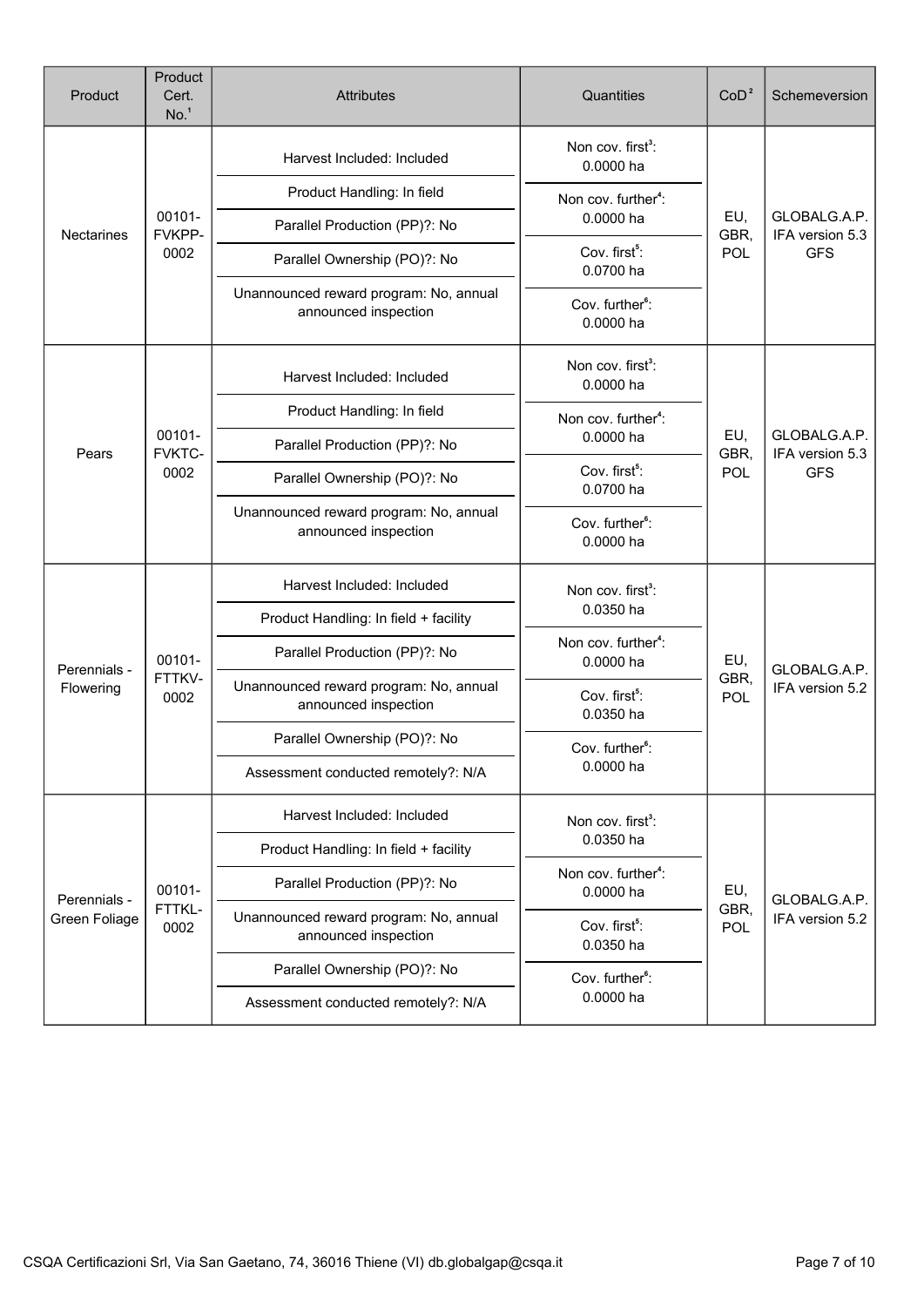| Product             | Product<br>Cert.<br>No. <sup>1</sup> | Attributes                                                     | Quantities                                 | CoD <sup>2</sup> | Schemeversion                                 |
|---------------------|--------------------------------------|----------------------------------------------------------------|--------------------------------------------|------------------|-----------------------------------------------|
|                     |                                      | Harvest Included: Included                                     | Non cov. first <sup>3</sup> :<br>0.0000 ha |                  |                                               |
|                     |                                      | Product Handling: In field                                     | Non cov. further <sup>4</sup> :            |                  |                                               |
| Plums               | 00101-<br>FVKTH-                     | Parallel Production (PP)?: No                                  | 0.0000 ha                                  | EU,<br>GBR,      | GLOBALG.A.P.<br>IFA version 5.3               |
|                     | 0002                                 | Parallel Ownership (PO)?: No                                   | Cov. first <sup>5</sup> :<br>0.0700 ha     | POL              | <b>GFS</b>                                    |
|                     |                                      | Unannounced reward program: No, annual<br>announced inspection | Cov. further <sup>6</sup> :<br>0.0000 ha   |                  |                                               |
|                     |                                      | Harvest Included: Included                                     | Non cov. first <sup>3</sup> :<br>0.0000 ha |                  |                                               |
|                     |                                      | Product Handling: In field                                     | Non cov. further <sup>4</sup> :            |                  |                                               |
| Quinces             | 00101-<br>FVKTP-                     | Parallel Production (PP)?: No                                  | 0.0000 ha                                  | EU,<br>GBR,      | GLOBALG.A.P.<br>IFA version 5.3<br><b>GFS</b> |
|                     | 0002                                 | Parallel Ownership (PO)?: No                                   | Cov. first <sup>5</sup> :<br>0.0700 ha     | POL              |                                               |
|                     |                                      | Unannounced reward program: No, annual<br>announced inspection | Cov. further <sup>6</sup> :<br>0.0000 ha   |                  |                                               |
|                     |                                      | Harvest Included: Included                                     | Non cov. first <sup>3</sup> :<br>0.0000 ha | EU,<br>GBR,      | GLOBALG.A.P.<br>IFA version 5.3<br><b>GFS</b> |
|                     |                                      | Product Handling: In field                                     | Non cov. further <sup>4</sup> :            |                  |                                               |
| Raspberries         | 00101-<br>FVKTV-                     | Parallel Production (PP)?: No                                  | 0.0000 ha                                  |                  |                                               |
|                     | 0002                                 | Parallel Ownership (PO)?: No                                   | Cov. first <sup>5</sup> :<br>0.0700 ha     | POL              |                                               |
|                     |                                      | Unannounced reward program: No, annual<br>announced inspection | Cov. further <sup>6</sup> :<br>0.0000 ha   |                  |                                               |
|                     |                                      | Harvest Included: Included                                     | Non cov. first <sup>3</sup> :<br>0.0000 ha |                  |                                               |
|                     |                                      | Product Handling: In field                                     | Non cov. further <sup>4</sup> :            |                  |                                               |
| <b>Red Currants</b> | 00101-<br>FVKVH-                     | Parallel Production (PP)?: No                                  | EU,<br>0.0000 ha                           | GBR,             | GLOBALG.A.P.<br>IFA version 5.3               |
|                     | 0002                                 | Parallel Ownership (PO)?: No                                   | Cov. first <sup>5</sup> :<br>0.0700 ha     | POL              | <b>GFS</b>                                    |
|                     |                                      | Unannounced reward program: No, annual<br>announced inspection | Cov. further <sup>6</sup> :<br>0.0000 ha   |                  |                                               |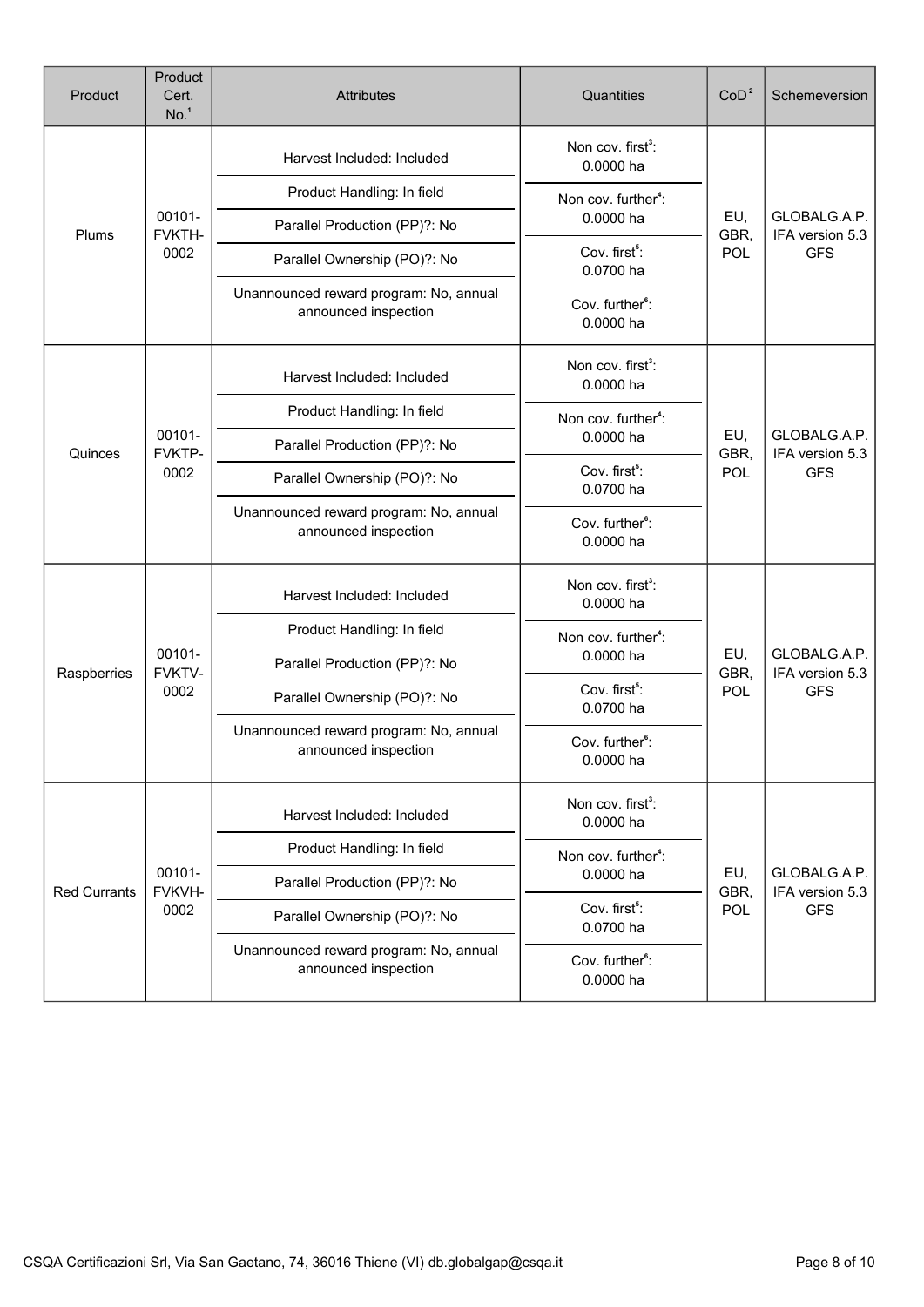| Product              | Product<br>Cert.<br>No. <sup>1</sup> | <b>Attributes</b>                                              | Quantities                                   | CoD <sup>2</sup>          | Schemeversion                                 |
|----------------------|--------------------------------------|----------------------------------------------------------------|----------------------------------------------|---------------------------|-----------------------------------------------|
|                      |                                      | Harvest Included: Included                                     | Non cov. first <sup>3</sup> :<br>0.0000 ha   |                           |                                               |
|                      |                                      | Product Handling: In field                                     | Non cov. further <sup>4</sup> :              |                           |                                               |
| Serviceberries       | 00101-<br>FVLPC-                     | Parallel Production (PP)?: No                                  | 0.0000 ha                                    | EU,<br>GBR,               | GLOBALG.A.P.<br>IFA version 5.3               |
|                      | 0002                                 | Parallel Ownership (PO)?: No                                   | Cov. first <sup>5</sup> :<br>0.0700 ha       | POL                       | <b>GFS</b>                                    |
|                      |                                      | Unannounced reward program: No, annual<br>announced inspection | Cov. further <sup>6</sup> :<br>0.0000 ha     |                           |                                               |
|                      |                                      | Harvest Included: Included                                     | Non cov. first <sup>3</sup> :<br>0.0000 ha   |                           |                                               |
|                      |                                      | Product Handling: In field                                     | Non cov. further <sup>4</sup> :              |                           |                                               |
| <b>Sour Cherries</b> | 00101-<br>FVLPH-                     | Parallel Production (PP)?: No                                  | 0.0000 ha                                    | EU,<br>GBR,               | GLOBALG.A.P.<br>IFA version 5.3               |
|                      | 0002                                 | Parallel Ownership (PO)?: No                                   | Cov. first <sup>5</sup> :<br>0.0700 ha       | POL                       | <b>GFS</b>                                    |
|                      |                                      | Unannounced reward program: No, annual<br>announced inspection | Cov. further <sup>6</sup> :<br>0.0000 ha     |                           |                                               |
|                      |                                      | Harvest Included: Included                                     | Non cov. first <sup>3</sup> :<br>0.0000 ha   |                           |                                               |
|                      |                                      | Product Handling: In field                                     | Non cov. further <sup>4</sup> :              |                           |                                               |
| Tayberries           | 00101-<br>FVLPP-                     | Parallel Production (PP)?: No                                  | 0.0000 ha                                    | EU,<br>GBR,<br>POL        | GLOBALG.A.P.<br>IFA version 5.3<br><b>GFS</b> |
|                      | 0002                                 | Parallel Ownership (PO)?: No                                   | Cov. first <sup>5</sup> :<br>0.0700 ha       |                           |                                               |
|                      |                                      | Unannounced reward program: No, annual<br>announced inspection | Cov. further <sup>6</sup> :<br>0.0000 ha     |                           |                                               |
|                      |                                      | Harvest Included: Included                                     | Non cov. first <sup>3</sup> :                |                           |                                               |
|                      |                                      | Product Handling: In field + facility                          | 0.0350 ha                                    |                           |                                               |
|                      | 00101-                               | Parallel Production (PP)?: No                                  | Non cov. further <sup>4</sup> :<br>0.0000 ha | EU,<br>GBR,<br><b>POL</b> | GLOBALG.A.P.                                  |
| <b>Trees</b>         | FTTKP-<br>0002                       | Unannounced reward program: No, annual<br>announced inspection | Cov. first <sup>5</sup> :<br>0.0350 ha       |                           | IFA version 5.2                               |
|                      |                                      | Parallel Ownership (PO)?: No                                   | Cov. further <sup>6</sup> :                  |                           |                                               |
|                      |                                      | Assessment conducted remotely?: N/A                            | 0.0000 ha                                    |                           |                                               |